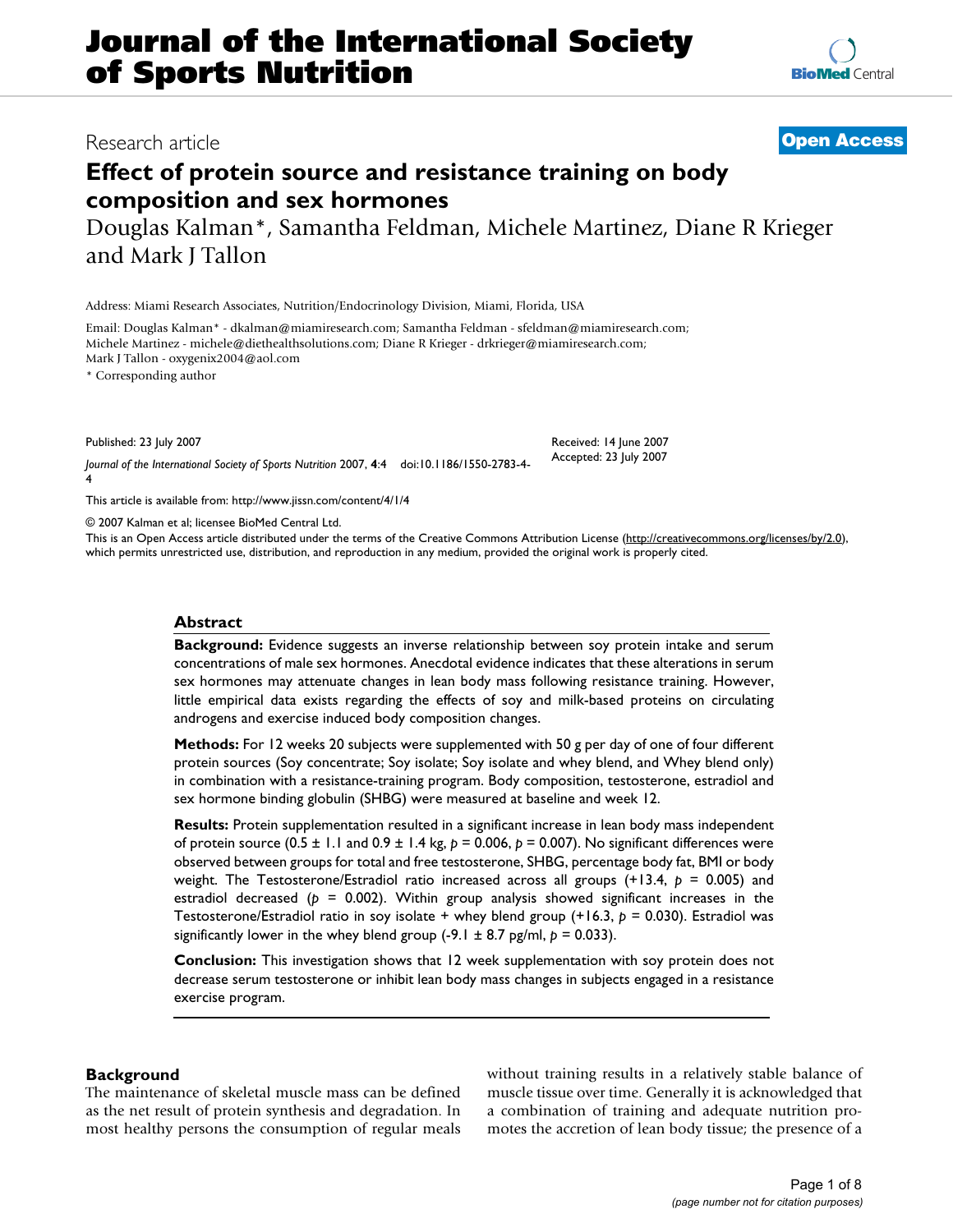training stimulus and a positive protein balance fosters skeletal muscle fiber hypertrophy [1,2].

An aspect of adequate nutritional intake is related to the bioavailability of ingested dietary protein and its source (i.e. essential amino acids) which can directly influence the magnitude of adaptation of a given training stimulus. Previous work has suggested that soy protein is preferentially directed towards the splanchnic region and milk proteins, (i.e. whey and casein), to peripheral regions such as muscle tissues [3,4]. When compared to soy proteins, milk proteins provide greater amounts of the branched chain amino acids (BCAAs) leucine, isoleucine and valine, as well as methionine and lysine [5-8]. Recent work has identified the importance of the BCAA leucine in the activation of myogenic translation initiation factors such as MTOR, P70 S6 kinase and eIF4E – eIF4G [for review see: [9-11]], which are considered important for muscle hypertrophy. As such the relatively low BCAA content found in soy protein may decrease the effectiveness of downstream leucine signaling [5].

Phytoestrogens (isoflavones) are a group of natural estrogen receptor modulators that are highly concentrated in soy foods, including soy protein isolates [12]. Soy isoflavones have comparable molecular weights and are structurally similar to 17-beta estradiol, which may enable them to exert estrogenic and antiestrogenic activities through their associated receptor-binding site [13]. Invitro studies lend support to this relationship by demonstrating the ability of soy to inhibit a variety of androgenic and estrogenic hormones including: testosterone [14], sex hormone binding globulin (SHBG) [15], esterone [16] and testosterone/estradiol ratio [17]. However, in-vivo evidence shows that the source and concentration of soy isoflavones does not impact levels of circulating sex hormones [18-20]. It has been demonstrated circulating sex hormone levels are closely linked to the adaptive response to resistance exercise [21]. This provides one such premise regarding the perception that soy protein sources are inferior to milk proteins such as whey for supporting lean

|          |  |  | mass accretion in males engaged in resistance exercise |  |
|----------|--|--|--------------------------------------------------------|--|
| $[22]$ . |  |  |                                                        |  |

Although there is some evidence regarding the benefits of whey over soy as an efficient adaptogenic protein source for muscle tissue, no human studies have compared the two proteins directly in response to resistance training. Based on this background, the present study assessed the effect of 12 weeks of resistance training and dietary supplementation with soy, whey or a combination, on body composition and plasma sex hormone concentrations.

# **Methods**

### *Subjects and study design*

Forty-one potential subjects were recruited from the local community and screened using a brief phone call and questionnaire. If the initial screening led to selection as a potential candidate for inclusion, renal and liver function tests were performed. Inclusion criteria included healthy males  $18 - 40$  years of age with a BMI of  $\lt 40$  kg/m<sup>2</sup>. Exclusion criteria included the following: (*a*) Self professed vegetarians, or followers of ketogenic or carbohydrate restrictive diets, (*b*) Supplemental creatine users, (*c*) Subjects with renal and liver function test higher than 1.5 – 2 × normal, (*d*) Subjects that had used anabolic steroids within the last year and/or were using stimulants over the past 90 days, (*e*) Subjects who had experienced weight loss or gain greater than 4.5 kg over the previous 90 days. Twenty young healthy men (age,  $30.7 \pm 6.5$  years; height,  $176.3 \pm 7.7$  cm; weight,  $82.0 \pm 12.3$  kg; mean  $\pm$  SD) completed the 12 week study. All aspects of the investigation were first approved by the Ethics Review Committee of *IntegReview* (Austin, TX). Subjects were informed of experimental procedures and signed informed consent statements according to human subject guidelines of the Declaration of Helsinki, The US-FDA guidelines and those of *IntegReview*. The subjects were matched according to training experience, experienced (greater than 3 months) and inexperienced (less than 3 months), and randomly assigned to either soy isolate, soy concentrate, whey blend, or soy isolate plus whey blend group. Subject characteristics are outlined in Table 1. To maintain study and

|                                       | Group I (SI) $n = 5$ | Group 2 (SC) $n = 5$ | Group 3 (WB) $n = 5$ | Group 4 (SW) $n = 5$ |
|---------------------------------------|----------------------|----------------------|----------------------|----------------------|
| Age(y)                                | $30.3 \pm 8.1$       | $31.6 \pm 5.9$       | $31.4 \pm 5.1$       | $29.6 \pm 7.0$       |
| Weight (kg)                           | $82.1 \pm 20.3$      | $86.1 \pm 6.9$       | $80.9 \pm 8.7$       | $78.7 \pm 13.3$      |
| Height (cm)                           | $175.8 \pm 13.7$     | $172.1 \pm 8.5$      | $177.6 \pm 5.2$      | $179.8 \pm 3.5$      |
| BMI $(kg/m2)$                         | $28.2 \pm 6.1$       | $29.2 \pm 3.7$       | $26.4 \pm 3.0$       | $24.4 \pm 4.6$       |
| $Test_{tot}$ (ng/dl)                  | $522 \pm 69.4$       | $649.6 \pm 205.3$    | $609.3 \pm 164.9$    | $522.4 \pm 188.1$    |
| $Test_{free}$ (pg/ml)                 | $101.1 \pm 11.9$     | $146.7 \pm 38.4$     | $128.2 \pm 47.7$     | $101.4 \pm 21.4$     |
| Estradiol (pg/ml)                     | $21.7 \pm 6.8$       | $24.2 \pm 2.3$       | $27.1 \pm 8.6$       | $20.0 \pm 4.1$       |
| SHBG (nM/l)                           | $24.3 \pm 11.2$      | $23.2 \pm 7.1$       | $21.3 \pm 21.1$      | $29.4 \pm 14.2$      |
| Test <sub>free</sub> /Estradiol ratio | $25.3 \pm 5.7$       | $26.9 \pm 8.2$       | $25.0 \pm 10.7$      | $26.5 \pm 9.7$       |
|                                       |                      |                      |                      |                      |

**Table 1: Subject characteristics at pre-training**

Data are mean ± SD. No significant pre-training group differences were found (*p* < 0.05) n = 20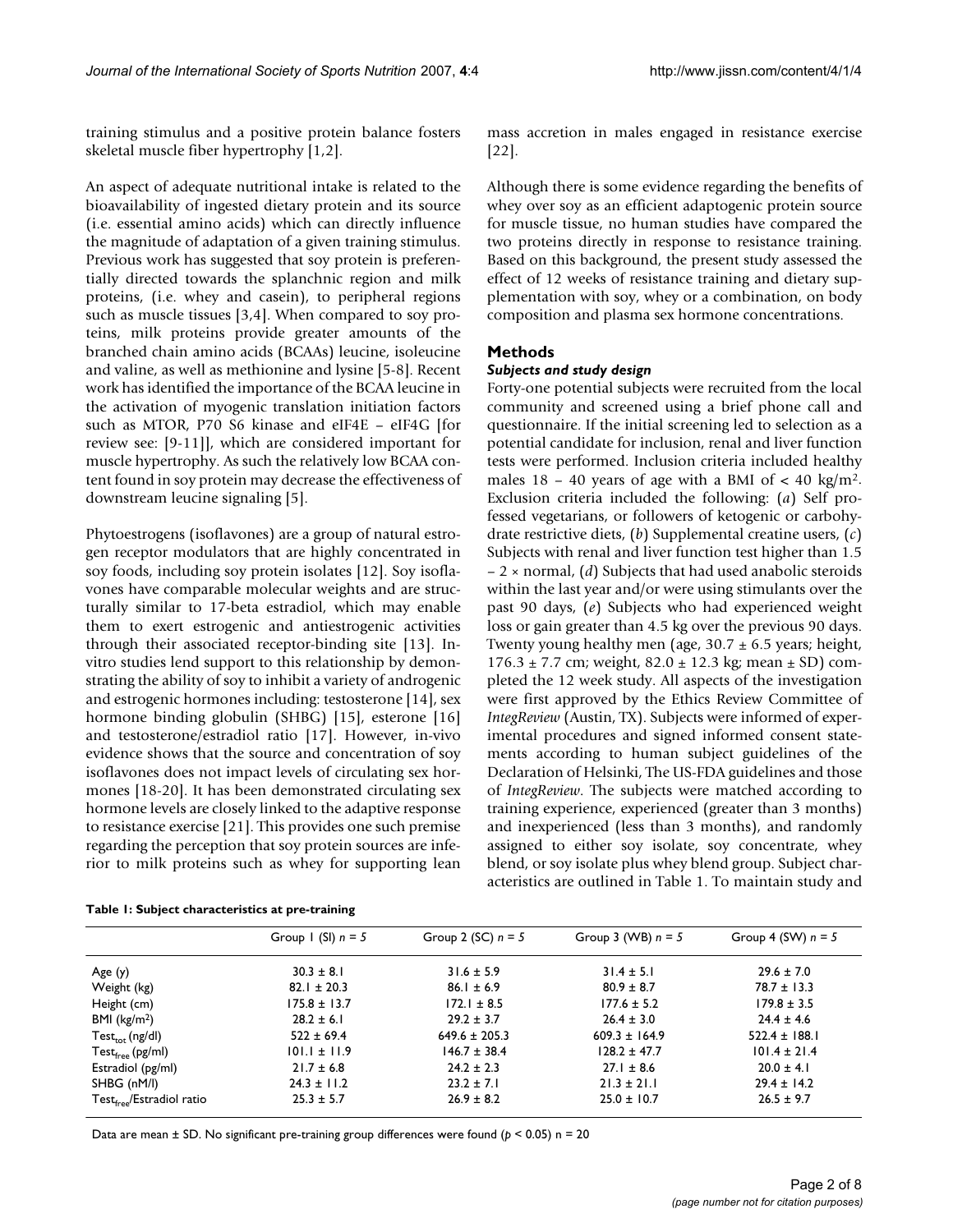subject blinding, neither researchers nor subjects knew which group they belonged to until completion of the trial and laboratory analysis. Safety (clinical blood analysis, adverse event [AE] records) and efficacy end points (body weight and composition change) were assessed at baseline and end-of-study (week 12).

#### *Supplementation*

Subjects had diets supplemented with four study protein powders: soy protein isolate (SI), soy concentrate (SC), whey blend (50% whey concentrate, 50% whey isolate) (WB) or a 50:50 mixture of soy isolate and whey blend (SW). Study treatment powders were analyzed in duplicate by HPLC for nutritional composition including isoflavone content (Nestle Purina Analytical Labs, St Louis, USA). Soy protein was supplied by the Solae Company, LLC and whey proteins from Land O'Lakes, Inc. Batch sample analyses are outlined in Table 2. On training days, subjects were instructed to dissolve one serving (25 g) of protein supplement in 10–12 oz of water and ingest within 1 h following training; a second dose was consumed later in the day. On non-training days subjects consumed two doses of protein at different times throughout the day. Product compliance was assessed upon weekly returns of empty packets to the laboratory. Packaging and taste were masked to disguise identification of the protein supplements.

#### *Training and mood profiling*

Weight training was performed 3 days per week for 12 weeks with individual instruction once per week by a qualified personal trainer to ensure maintenance of adequate intensity, training load, and correct form were followed as per protocol. Program design was in accordance

**Table 2: Composition of supplements used in experimental interventions**

| <b>Active Compound</b>           | SΙ   | SC   | sw              | WВ            |
|----------------------------------|------|------|-----------------|---------------|
| Protein (%)                      | 59   | 59.5 | 59.5            | 60            |
| Calcium#                         | 304  | 418  | 379             | 438           |
| Ash (%)                          | 5. I | 6.7  | 5.3             | 5.5           |
| Fat, acid hydrolysis (%)         | 2.3  | 2.6  | 1.8             | 2.7           |
| Moisture (%)                     | 3.6  | 3.2  | 3.5             | 3.6           |
| Phosphorus#                      | 626  | 813  | 48 I            | 295           |
| Potassium#                       | 1450 | 1540 | 1530            | 1410          |
| Sodium <sup>#</sup>              | 491  | 539  | 536             | 574           |
| Genistein-containing compounds#  | 62   | 49   | 30              | 10            |
| Daidzein-containing compounds#   | 29   | 107  | $\overline{14}$ | 2             |
| Glycitein-scontaining compounds# | 7    | 20   | 4.0             | 0             |
| Genistein#                       | 37   | 83   | 18              | $\mathsf{L}0$ |
| Daidzein#                        | 17   | 59   | 8               | $\mathsf{L}0$ |
| Glycitein#                       | 4    | 12   | 2.0             | 0             |
| Total aglycone Components#       | 58   | 154  | 29              | 2             |
| Total isoflavones#               | 98   | 276  | 48              | 3             |
|                                  |      |      |                 |               |

Mean data values

 $#$  Concentration = mg/100 g

with and based on the American College of Sports Medicine recommendations for hypertrophy [23]. The hypertrophic training protocol consisted of 3–4 sets of 8–12 repetitions per set and 1–2 minutes rest between sets. The following exercises were performed to emphasize multijoint exercise for large then smaller muscle groups, respectively: 1) Bench press; 2) Military press; 3) Bicep curls; 4) Tricep pushdowns 5) Leg press or Squat; 6) Supine leg curls; 7) Leg extensions; 8) Calf rises and 9) Abdominal crunches. It was recommend that subjects rest for 48 h between training the same body-part to allow for adequate recovery. Profile of mood states for fatigue and vigor (POMS-F/V) [15] were recorded at baseline and week 12.

#### *Biochemical body composition analyses*

Following an overnight fast blood samples were obtained pre study (screen) and weeks 0 (baseline), and 12 for each intervention group. Blood samples were also collected at week 6 to assess patients metabolic panel including CBC w/differential as part of study safety protocol. Subjects were requested to refrain from food and beverages (except water) for 12 h prior to each blood draw. Blood was drawn from the antecubital vein into anti-coagulant free tubes centrifuged at  $1200 \times g$  at  $4^{\circ}$ C and serum removed within 5 min of separation. Serum aliquots were then divided and stored at -80°C until analysis. Serum samples underwent duplicate analysis for complete the metabolic panel and CBC w/differential, androgens, estrogens, and SHBG (Quest Diagnostics, Miramar, Florida). Serum total and free testosterone were analyzed using Liquid chromatography mass spectrometry (LC/MS) at a commercial laboratory (Quest Diagnostics, Miramar, FL.). SHBG and estradiol were analyzed using an immunoradiometric assay with I-labeled antibodies. Intra- and inter-assay variability was 8.3% and 8.6% for Test $_{\text{free}}$ , 9.4% and 11.7% for Test<sub>Tot</sub>, 7.2% and 9.46% for estradiol, respectively. Body composition was determined at weeks 0 and 12 by Dual-Energy X-Ray Absorptiometry (DEXA; Hologic QDR 4500W v 11.2).

### *Food recording*

Each subject received detailed instruction before completing a multiple pass 24 h dietary recall at baseline and post interventions [24]. Subjects were encouraged to provide as much detail as possible including submission of food labels and recipes. Food records were analyzed using Nutritionist Pro™ Ver. 1.1 (Hearst Corporation, CA) and for each 24 h dietary recall, mean and SD intakes of energy and macronutrients were calculated [24].

#### *Statistical analysis*

Treatment effects were assessed by comparing the amount of change from baseline to end-of-study among the four formulation groups by a one-way, four-level factorial analysis of variance (ANOVA) with Tukey HSD post-hoc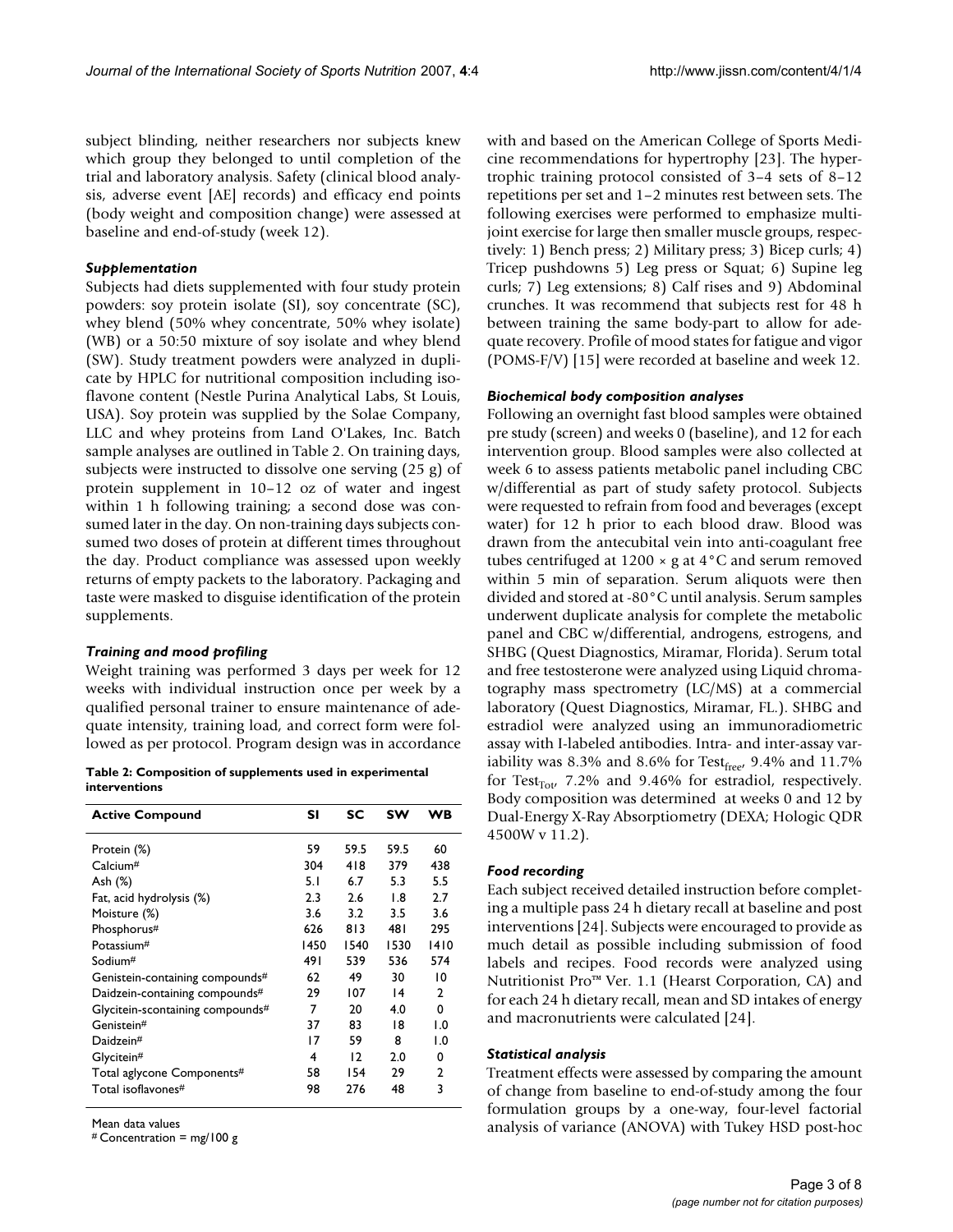tests. Changes over time from baseline to each subsequent visit within each formulation group were assessed for significance by the one-sample Students *t*-test (testing whether the change from baseline was significantly different from zero). Analysis (per protocol, finishers only) were undertaken on only 20 of the initial 41 subjects were full data collection, product compliance greater than 50%, and all laboratory and training sessions attended. Where appropriate, Fisher's Exact test was utilized for comparison of event rates. The sample size for this pilot study was predetermined, and not obtained by a formal power calculation. Thus no formal pre-study power analysis was undertaken and the data is considered inferential and not conclusive. Statistical analyses (descriptive statistics and Students *t*-tests) were performed using SPSS ver.11.5 (SPSS Inc., Chicago IL). The Fisher's Exact test, and the analysis of the alpha and power characteristics of the hybrid study design, were performed using R ver.1.9.1. An alpha level of *p* < 0.05 was considered significant.

### **Results**

#### *Subject characteristics*

Subject (*n* = 20) characteristics taken at baseline are given in Table 1. A significant increase in all groups in lean body mass was present (0.9 kg,  $p = 0.007$ ) however following a within group analysis a trend towards significance for an increase in lean body mass was present only in the SI group  $(p = 0.055)$  (Figure 1). During the study, BMI and body weight increased but not significantly and percentage body fat did not change. No important adverse events occurred that were likely related to the use of the protein supplements and as such no significant AE rates were reported across the four formulation groups. Some isolated changes in metabolic panel and CBC w/differential were noted although not clinically important as defined within the normal clinical range, or consistently occurring across supplemental groups when assessed at baseline, midpoint or week 12.

#### *Dietary intakes*

The intakes of energy and macronutrients based on 24 h dietary recall showed significant differences among the formulations for kcals and fat, respectively  $(-555 \pm 1029)$ ;  $p = 0.026$ ; -27  $\pm$  41 g/day,  $p = 0.009$ ). A comparison of



#### Figure 1

Mean ( $\pm$  SD) lean body mass measured at baseline and following 12 weeks of protein supplementation and resistance exercise. At week 12, group analysis shows a significant enhancement in lean mass (0.9 kg, *p* = 0.007). A trend towards significance within groups was present only in the soy isolate group (*p* = 0.055).

food records over the 12-week study period revealed that subjects consumed significantly more protein (+63 g/day,  $p = 0.013$ ) in the SC group at baseline compared to week 12 (Table 3).

#### *Serum sex hormones and SHBG*

Over the study period serum measurements of free and total testosterone did not differ significantly between or within groups (Figures 2 and 3). However, a significant increase was noted in the testosterone/estradiol ratio across groups  $(+13.4, p = 0.005)$ . Specifically, the testosterone/estradiol ratio in the SW group was higher at week 12 in comparison to baseline measurements (+16.3, *p* = 0.030) (Figure 4). The effects of supplementation on SHBG within and across all groups were not statistically significant (Figure 5).

**Table 3: Changes in baseline versus end study dietary analysis following PPA**

|                                    | SC.                     | SΙ                     | <b>SW</b>                                                                                              | <b>WB</b>               | Total                   | P     |
|------------------------------------|-------------------------|------------------------|--------------------------------------------------------------------------------------------------------|-------------------------|-------------------------|-------|
| <b>Caloric Intake</b><br>Kcals/day | $141 \pm 386$ p = 0.461 |                        | $-465 \pm 494$ p = 0.244 $-1558 \pm 1298$ p = 0.055 $-373 \pm 875$ p = 0.302 $-555 \pm 1029$ p = 0.026 |                         |                         | 0.047 |
| <b>Protein</b> gms/day             | $63 \pm 33$ p = 0.013   | $-20 \pm 38$ p = 0.244 | $-21 \pm 38$ p = 0.276                                                                                 | $23 \pm 109$ p = 0.596  | $16 \pm 75$ p = 0.364   | 0.275 |
| <b>Carbohydrates</b><br>Gms/day    | $27 \pm 104$ p = 0.588  | $-41 \pm 49$ p = 0.278 | $-246 \pm 314$ p = 0.155                                                                               | $-82 \pm 104$ p = 0.084 | $-89 \pm 193$ p = 0.052 | 0.143 |
| <b>Fats Gms/d</b>                  | $-24 \pm 29$ p = 0.143  | $-22 \pm 16$ p = 0.146 | $-51 \pm 68$ p = 0.168                                                                                 | $-13 \pm 28$ p = 0.267  | $-27 \pm 41$ p = 0.009  | 0.481 |

Data are mean  $\pm$  SD. Significant changes are indicated using an alpha level of  $p < 0.05$ .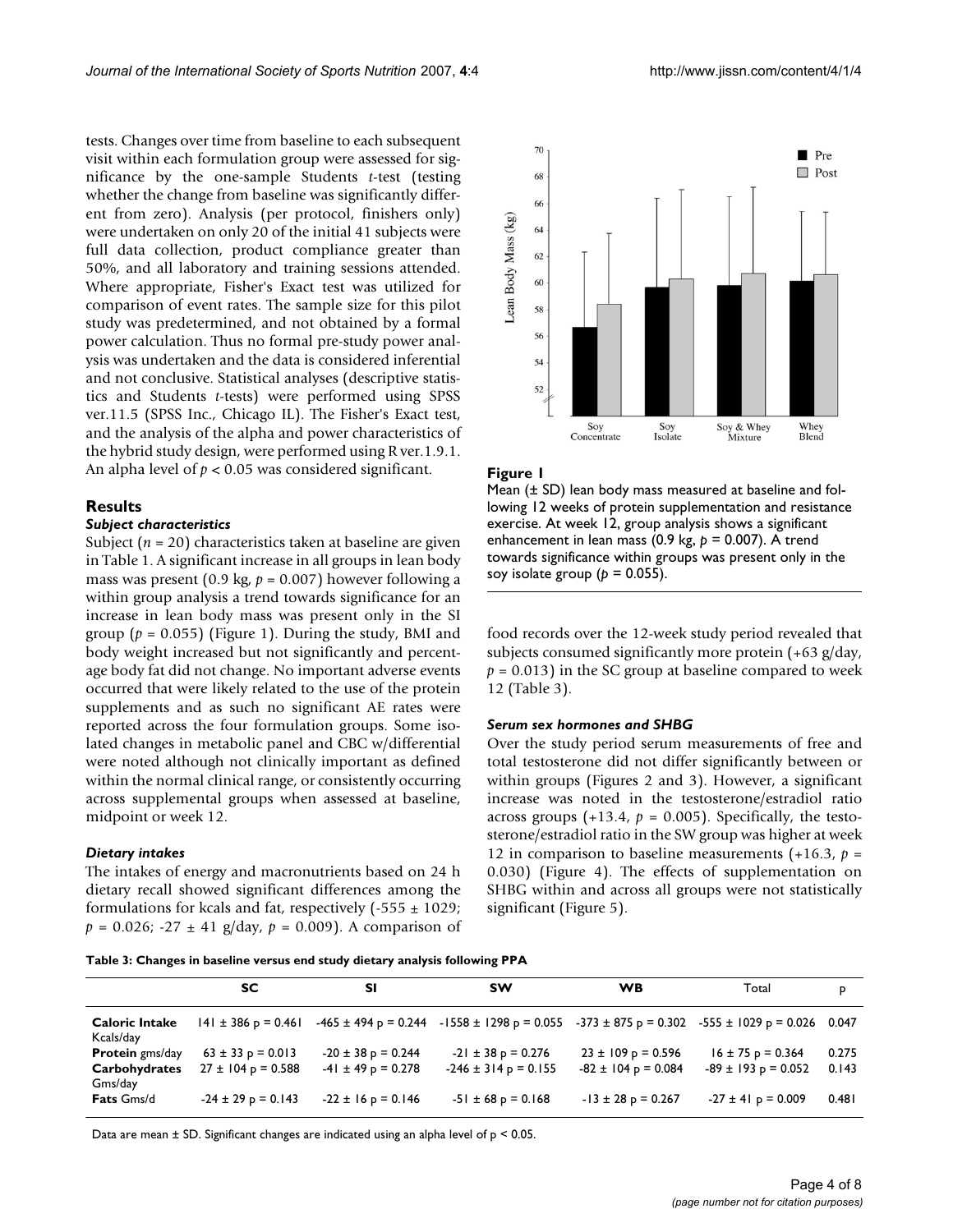

### Figure 2

Mean  $(± SD)$  of total testosterone at baseline and following 12 weeks of protein supplementation and resistance exercise. No significant changes between or within groups were evident at week 12.

Group serum estradiol was significantly lowers following supplementation and training ( $p = 0.002$ ). A significant within group decrease in the WB intervention was evident  $(-9.1 \text{ pg/ml}, p = 0.033)$  and although not significant a trend towards lower values was observed in all other groups (Figure 6).

### *Profile of mood states (POMS)*

No significant change over the course of the supplementation period was observed for POMS fatigue within and across groups. The effects of protein supplementation and training on POMS vigor over the 12 week period did not significantly change across groups. However, a significant decrease in POMS vigor was noted in the SC group (+3.2,  $p = 0.040$ .



# Figure 3

Mean (± SD) of free testosterone at baseline and following 12 weeks of protein supplementation and resistance exercise. No significant changes between groups were evident at week 12.



# Figure 4

Mean (± SD) of testosterone/estradiol ratio following 12 weeks of protein supplementation and resistance exercise. As significant increase in the testosterone/estradiol ratio between groups was noted  $(+13.4, p = 0.005)$ . The testosterone/estradiol ratio within the SW group was higher at week 12 in comparison to baseline measurements  $(+16.3, p =$ 0.030). \* Indicates significant difference (p < 0.05)

# **Discussion**

This study is the first to investigate the effects of whey and soy protein supplements on androgenic hormones during 12 weeks of resistance training. The main finding was that 12 weeks of resistance training induced similar gains in lean body mass in subjects consuming a diet supplemented with whey or soy protein (Figure 1). This finding is contrary to the hypothesis that soy is an inferior source of protein in comparison to whey.

The SI supplemented group neared significance regarding lean mass increases over the 12 week training schedule



# Figure 5

Mean (± SD) of SHBG at baseline and following 12 weeks of protein supplementation and resistance exercise. No significant changes between or across groups were evident at week 12.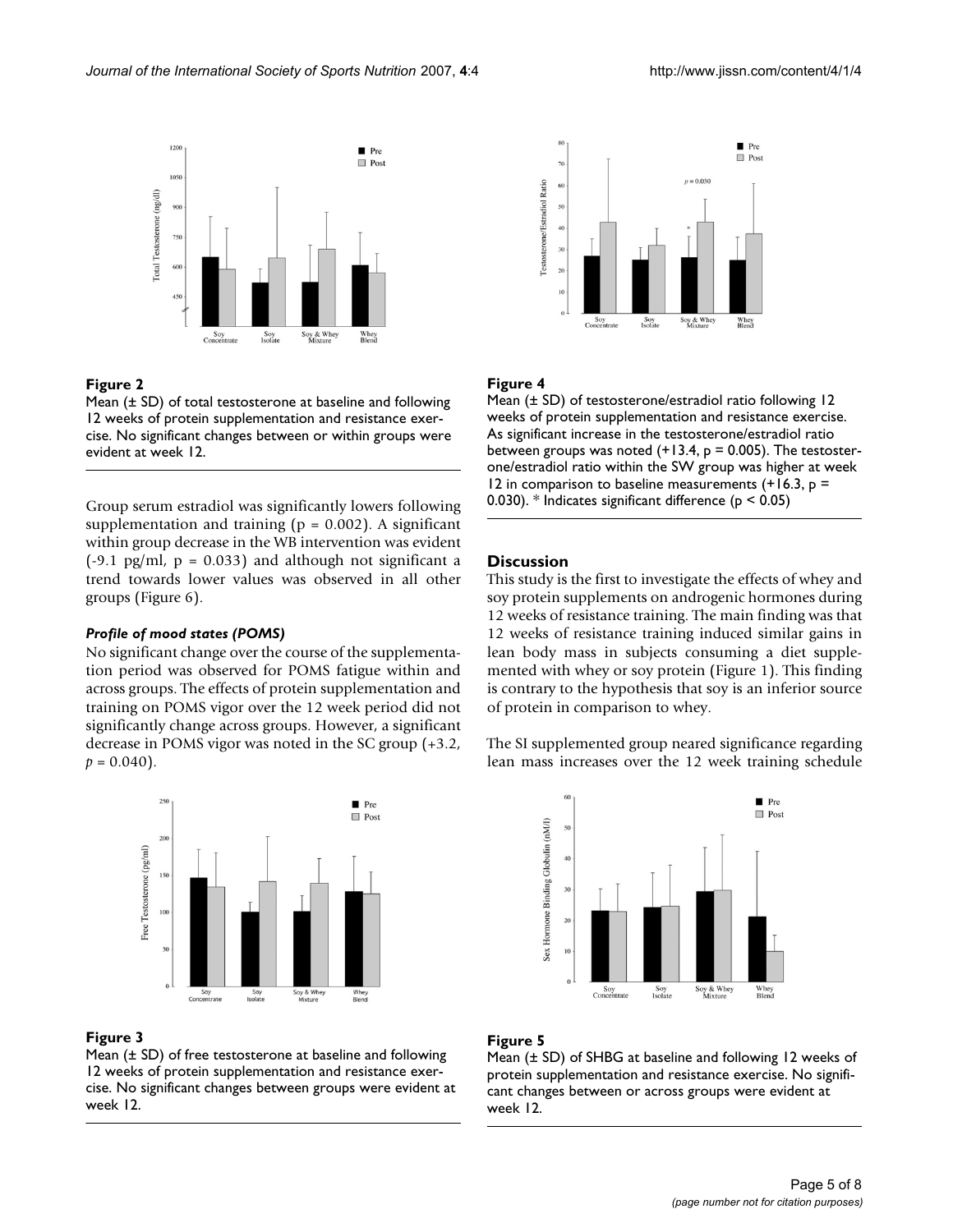

### Figure 6

Mean (± SD) of estradiol at baseline and following 12 weeks of protein supplementation and resistance exercise. Serum estradiol was significantly lower in all four groups following supplementation and training ( $p = 0.002$ ). Within group analysis shows a significant decrease in the WB intervention was statistically significant (-9.1 pg/ml,  $p = 0.033$ ). \* Indicates significant difference (p < 0.05)

(Figure 1). Previously, studies over a similar time frame have shown no significant differences between soy and whey supplementation with equal protein content [25]. This suggests that over the short term the bioactive composition of these proteins has little additive effect on the magnitude of change in lean tissue mass. However, the subjects enrolled in the study were relatively novice exercisers with little previous exposure to training program. This may result in only early stage hypertrophic adaptation [26]. The rationale is that early adaptive response to resistance exercise is neuromuscular in etiology and subsequent skeletal muscle fiber hypertrophy plays only a minor part in the total adaptive response [26].

Soy is well known for its estrogenic effects, which may occur through the hypothalamic-pituitary-gonadal axis [27]. Isoflavones inhibit key steroidogenic linked enzymes including aromatase enzyme, 17β-hydroxysteroid oxidoreductase and cytochrome p-450 with the latter responsible for estrogen hydroxylation [28,27,4]. These postulated mechanisms provide a probable rationale for the decline in serum estradiol across all soy groups within the current study (Figure 6). Reduction in serum estrogens has previously been shown following soy-milk supplementation for 8 weeks [29]. A declining trend in estradiol was also evident following supplementation in the WB group, although not statistically significant (Figure 6). Although it is not clear why whey protein may down-regulate estrogen synthesis, there may be a link to the activity of CYP 3A4 [30], or similar estrogen influencing biochemical pathways following whey consumption. The potential interaction of whey protein and estrogen synthesis is an area worthy of further study.

As previously discussed, isoflavones may have a significant effect on circulating levels of testosterone. To date 11 previous studies have evaluated the effects of isoflavones and soy on sex hormone levels [31,12,14,17- 19,22,32,33,16,20], of which only two have shown a significant decline in testosterone [12,14]. Although the effects on total testosterone were minor, the relative response correlated to increasing isoflavone content. Gardner-Thorpe et al. gave 120 mg of isoflavones per day, a level comparable to the 138 mg/day supplementation for the SC group in the current study (Table 2). That the SC group was the only soy containing group showing a numerical reduction (not statistically significant) towards declining testosterone concentrations further suggests that a future study may want to evaluated if SC in a dose dependent manner affects serum testosterone levels. The biologically active and less commonly assessed free testosterone was not significantly reduced across all groups. Based on mean data, a trend towards a decline in the SC group was again evident (Figure 3). However, the lack of significance on circulating free testosterone levels corroborates previous studies on high protein soy isolates and soy-milk [15,16] but not for milk proteins [34,35] which may be as a direct result of differences in training methodology between studies.

The significant increase in the testosterone/estradiol ratio further contradicts any suggested relationship with declining androgenic activity following soy consumption (Figure 4). Both the biological activity and systemic clearance are influenced by the binding capacity of SHBG [36-38]. Since SHBG may alter the balance of both bound and unbound estrogens and androgens and has a greater binding to testosterone, the lack of effect on serum testosterone (free and total) should be reflected in shifts in SHBG concentrations. In agreement with previous studies on protein sources of phytoestrogens (i.e. soy), the current study has shown no significant change (Figure 5) [14,19,16] in testosterone or SHBG. The lack of significant changes in SHBG may be due to confounding dietary variables, physical activity, lifestyle factors [39-41], and bodyweight [42]. Factors such as diet not controlled in the present study cannot be discounted. Although dietary intake (fat and calories) was significantly different between groups, 24 h dietary recall has significant limitations with regard to precision; nutrient intake estimates can ranging from 4 to 400% when compared with observed intakes [43]. However, work comparing 24 hr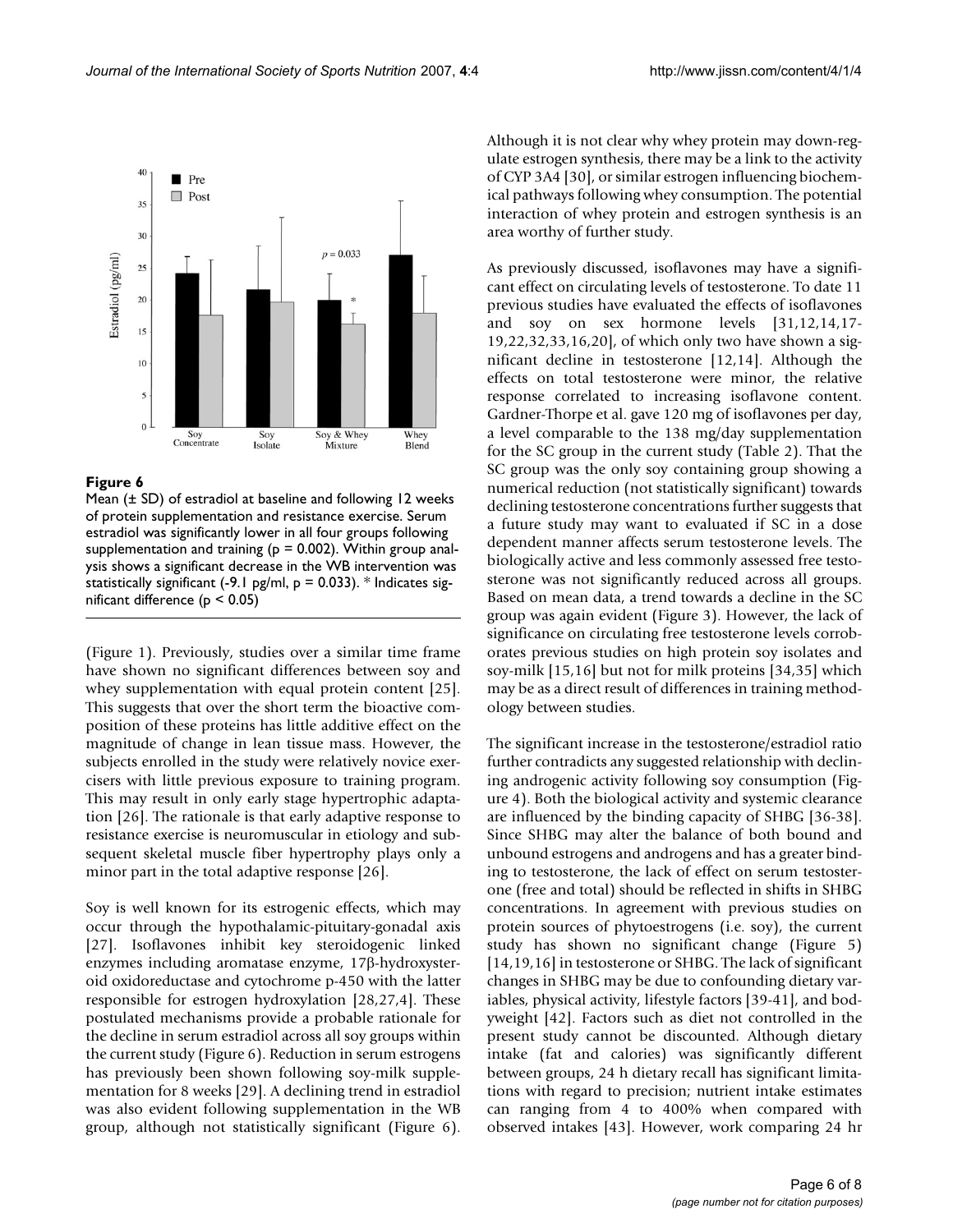versus 3 day dietary record shows comparable results as general indicators of dietary intake [44]. Even with the use of biomarkers dietary analysis can prove inaccurate [44]. As this was a free-living study without controlled diets 24 hr recall was deemed an appropriate indicator of estimated dietary intake patterns, however precise nutrient intake records maybe considered a limitation of the current study. Although a free living based nutritional study design is efficacious to external validity, the integration of 30-day or multiple 24 hour recall assessment could be employed to better detect dietary influences on training and hormonal adaptation.

The resistance training protocol utilized in the present study effectively increased the accretion of lean tissue irrespective of intervention. Increases in lean mass are consistent with the results of previous investigations [45,46]. The application of 12 weeks of resistance training was based on previous research describing the occurrence of significant muscle hypertrophy within this time frame [47,48] and that significant diet-related differences in muscle hypertrophy occur within this period [47,48]. The results of the present study confirm these earlier studies regarding adaptive responses to diet and training.

No consistent effects were evident in the fatigue and vigor scores, although the POMS-Vigor score increased significantly in the highest isoflavone containing group (SC). Although, previous work has shown improvements in mood with exercise [49] and mood in females following isoflavone consumption [50], this is the first study to show any effect on males.

### **Conclusion**

The current randomized and blinded intervention study in healthy men demonstrated that protein, irrespective of source (SI, SC, SW or WB), coupled with resistance training results in a significant enhancement of lean body mass. There was no significant decrease in serum androgenic hormones following supplementation with any protein intervention. The biological significance of the sex hormone changes within the current study resulting from lower estradiol, and increased testosterone/estradiol ratio in response to soy and whey supplementation is unknown at this time. The isoflavone content may affect the magnitude of hormonal change as may the duration of dietary exposure to supplemental isoflavones.

This is the first study to report low-level isoflavone content in commercial whey proteins, and future studies should take this into consideration when looking to designing an isoflavone free control study. Previous work has shown occurrence of isoflavones in the range of 1–30 ng/ml in bovine milk [51] suggesting that whey may not be an isoflavone free protein source. Although the sex hormone measurements were not statistically different in comparison to soy, factors such as sample size and duration of supplementation may have influenced outcome. Other factors such as equol responders and non-responders were not addressed in the current study. Because equol is know to influence the biochemical responses to isoflavone containing proteins further study is needed to asses its impact on lean mass changes [52]. Because both protein source and bioactive content may bring about specific biochemical non-hypertrophic responses to exercise; such as increased antioxidant capacity [25], future work should look to measure performance markers to detect additional benefits from dietary protein supplementation. In conclusion, it appears that both soy and whey supplementation in free living resistance training men results in lean body mass accretion without negatively affecting serum androgen levels.

### **Acknowledgements**

The authors gratefully acknowledge the support of The Solae Company, LLC.

#### **References**

- 1. Phillips SM: **[Protein requirements and supplementation in](http://www.ncbi.nlm.nih.gov/entrez/query.fcgi?cmd=Retrieve&db=PubMed&dopt=Abstract&list_uids=15212752) [strength sports.](http://www.ncbi.nlm.nih.gov/entrez/query.fcgi?cmd=Retrieve&db=PubMed&dopt=Abstract&list_uids=15212752)** *Nutrition* 2004, **20:**689-695.
- 2. Rennie MJ, Wackerhage H, Spangenburg EE, Booth FW: **[Control of](http://www.ncbi.nlm.nih.gov/entrez/query.fcgi?cmd=Retrieve&db=PubMed&dopt=Abstract&list_uids=14977422) [the size of the human muscle mass.](http://www.ncbi.nlm.nih.gov/entrez/query.fcgi?cmd=Retrieve&db=PubMed&dopt=Abstract&list_uids=14977422)** *Annu Rev Physiol* 2004, **66:**799-828.
- 3. Gaudichon C, Mahe S, Benamouzig R, Luengo C, Fouillet H, Dare S, Van Oycke M, Ferriere F, Rautureau J, Tome D: **[Net postprandial](http://www.ncbi.nlm.nih.gov/entrez/query.fcgi?cmd=Retrieve&db=PubMed&dopt=Abstract&list_uids=10203566) [utilization of \[15N\]-labeled milk protein nitrogen is influ](http://www.ncbi.nlm.nih.gov/entrez/query.fcgi?cmd=Retrieve&db=PubMed&dopt=Abstract&list_uids=10203566)[enced by diet composition in humans.](http://www.ncbi.nlm.nih.gov/entrez/query.fcgi?cmd=Retrieve&db=PubMed&dopt=Abstract&list_uids=10203566)** *J Nutr* 1999, **129:**890-895.
- 4. Makela S, Poutanen M, Kostian ML, Lehtimaki N, Strauss L, Santti R, Vihko R: **[Inhibition of 17beta-hydroxysteroid oxidoreductase](http://www.ncbi.nlm.nih.gov/entrez/query.fcgi?cmd=Retrieve&db=PubMed&dopt=Abstract&list_uids=9492340) [by flavonoids in breast and prostate cancer cells.](http://www.ncbi.nlm.nih.gov/entrez/query.fcgi?cmd=Retrieve&db=PubMed&dopt=Abstract&list_uids=9492340)** *Proc Soc Exp Biol Med* 1998, **217:**310-316.
- 5. Baum JI, O'Connor JC, Seyler JE, Anthony TG, Freund GG, Layman DK: **[Leucine reduces the duration of insulin-induced PI 3](http://www.ncbi.nlm.nih.gov/entrez/query.fcgi?cmd=Retrieve&db=PubMed&dopt=Abstract&list_uids=15339747) [kinase activity in rat skeletal muscle.](http://www.ncbi.nlm.nih.gov/entrez/query.fcgi?cmd=Retrieve&db=PubMed&dopt=Abstract&list_uids=15339747)** *Am J Physiol Endocrinol Metab* 2005, **288:**E86-91.
- 6. Bos C, Metges CC, Gaudichon C, Petzke KJ, Pueyo ME, Morens C, Everwand J, Benamouzig R, Tome D: **[Postprandial kinetics of die](http://www.ncbi.nlm.nih.gov/entrez/query.fcgi?cmd=Retrieve&db=PubMed&dopt=Abstract&list_uids=12730415)[tary amino acids are the main determinant of their metabo](http://www.ncbi.nlm.nih.gov/entrez/query.fcgi?cmd=Retrieve&db=PubMed&dopt=Abstract&list_uids=12730415)[lism after soy or milk protein ingestion in humans.](http://www.ncbi.nlm.nih.gov/entrez/query.fcgi?cmd=Retrieve&db=PubMed&dopt=Abstract&list_uids=12730415)** *J Nutr* 2003, **133:**1308-1315.
- 7. Boza JJ, Martinez-Augustin O, Baro L, Suarez MD, Gil A: **[Protein v.](http://www.ncbi.nlm.nih.gov/entrez/query.fcgi?cmd=Retrieve&db=PubMed&dopt=Abstract&list_uids=7857916) [enzymic protein hydrolysates. Nitrogen utilization in starved](http://www.ncbi.nlm.nih.gov/entrez/query.fcgi?cmd=Retrieve&db=PubMed&dopt=Abstract&list_uids=7857916) [rats.](http://www.ncbi.nlm.nih.gov/entrez/query.fcgi?cmd=Retrieve&db=PubMed&dopt=Abstract&list_uids=7857916)** *Br J Nutr* 1995, **73:**65-71.
- 8. Friedman M, Brandon DL: **[Nutritional and health benefits of soy](http://www.ncbi.nlm.nih.gov/entrez/query.fcgi?cmd=Retrieve&db=PubMed&dopt=Abstract&list_uids=11312815)**
- **[proteins.](http://www.ncbi.nlm.nih.gov/entrez/query.fcgi?cmd=Retrieve&db=PubMed&dopt=Abstract&list_uids=11312815)** *J Agric Food Chem* 2001, **49:**1069-1086. 9. Blomstrand E, Eliasson J, Karlsson HK, Kohnke R: **Branched-chain amino acids activate key enzymes in protein synthesis after physical exercise.** *J Nutr* 2006:269-273.
- 10. Kimball SR, Jefferson LS: **Signaling pathways and molecular mechanisms through which branched-chain amino acids mediate translational control of protein synthesis.** *J Nutr* 2006:227-231.
- 11. Norton LE, Layman DK: **Leucine regulates translation initiation of protein synthesis in skeletal muscle after exercise.** *J Nutr* 2006:533-537
- 12. Dillingham BL, McVeigh BL, Lampe JW, Duncan AM: **[Soy protein iso](http://www.ncbi.nlm.nih.gov/entrez/query.fcgi?cmd=Retrieve&db=PubMed&dopt=Abstract&list_uids=15735098)[lates of varying isoflavone content exert minor effects on](http://www.ncbi.nlm.nih.gov/entrez/query.fcgi?cmd=Retrieve&db=PubMed&dopt=Abstract&list_uids=15735098) [serum reproductive hormones in healthy young men.](http://www.ncbi.nlm.nih.gov/entrez/query.fcgi?cmd=Retrieve&db=PubMed&dopt=Abstract&list_uids=15735098)** *J Nutr* 2005, **135:**584-591.
- 13. Morito K, Hirose T, Kinjo J, Hirakawa T, Okawa M, Nohara T, Ogawa S, Inoue S, Muramatsu M, Masamune Y: **[Interaction of phytoestro](http://www.ncbi.nlm.nih.gov/entrez/query.fcgi?cmd=Retrieve&db=PubMed&dopt=Abstract&list_uids=11305594)[gens with estrogen receptors alpha and beta.](http://www.ncbi.nlm.nih.gov/entrez/query.fcgi?cmd=Retrieve&db=PubMed&dopt=Abstract&list_uids=11305594)** *Biol Pharm Bull* 2001, **24:**351-356.
- Gardner-Thorpe D, O'Hagen C, Young I, Lewis SJ: [Dietary supple](http://www.ncbi.nlm.nih.gov/entrez/query.fcgi?cmd=Retrieve&db=PubMed&dopt=Abstract&list_uids=12548304)**[ments of soya flour lower serum testosterone concentrations](http://www.ncbi.nlm.nih.gov/entrez/query.fcgi?cmd=Retrieve&db=PubMed&dopt=Abstract&list_uids=12548304) [and improve markers of oxidative stress in men.](http://www.ncbi.nlm.nih.gov/entrez/query.fcgi?cmd=Retrieve&db=PubMed&dopt=Abstract&list_uids=12548304)** *Eur J Clin Nutr* 2003, **57:**100-106.